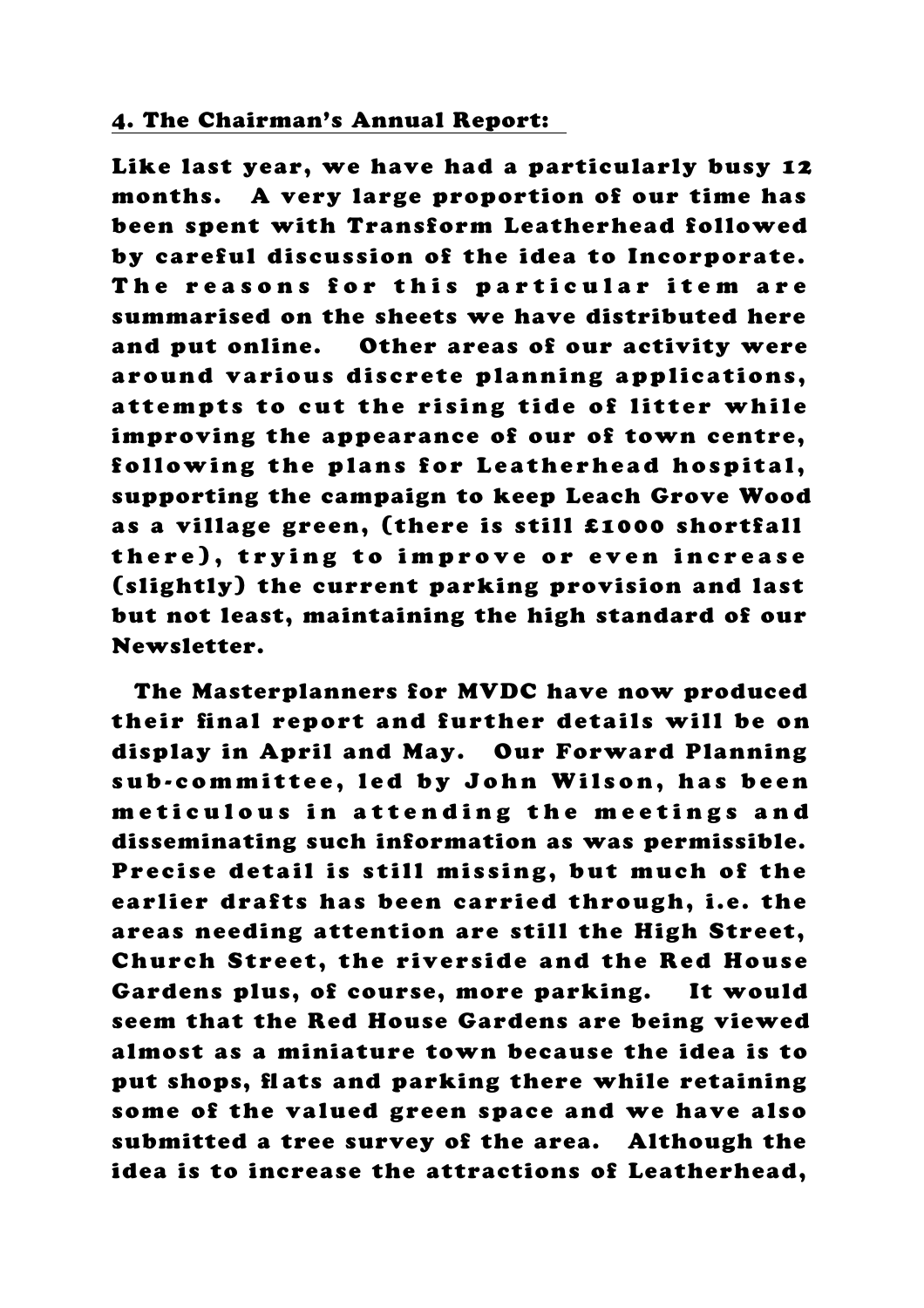we at the LRA are concerned that it will have a negative impact on the High Street, the very area people want improved. The residential aspect will help because it will mean more salaries coming into the town but the sheer numbers will need restraint because our infrastructure, health, schools, roads etc. will not be able to withstand too great an upsurge. This area could be among the first projects to be tackled because it is owned by MVDC. More parking is also planned for this site, but we have pushed strongly for a proper traffic survey to be completed before any alteration to the roads and thereby to the parking can be finalised. This survey is currently being planned by SCC.

Other, less enormous but often equally contentious planning applications have been decided by MV and each of these has been carefully evaluated by our Planning sub-committee headed by Fran Smith. Incentivised, no doubt, by the lack of any need to provide a levy to the council, office blocks like Challenge Court and Prime House are being converted at a rate of knots into residential accommodation. Another example of pressure on the land round here is Beechcroft Developments' unsuccessful application to increase the residential housing up from 70 to 85 on the corner of Cleeve and Randalls Road and, on a smaller scale converting Devonshire house (currently offices) to 9 flats which involves building on the car park.

Our anti-litter stance rose to new heights with the Art from Litter exhibition last April which attracted over 300 people and also resulted in requests to borrow the work to show it elsewhere. Cheryl Allen, our Environmental sub-committee chairman is tireless in her efforts to promote attractive surroundings and to that end is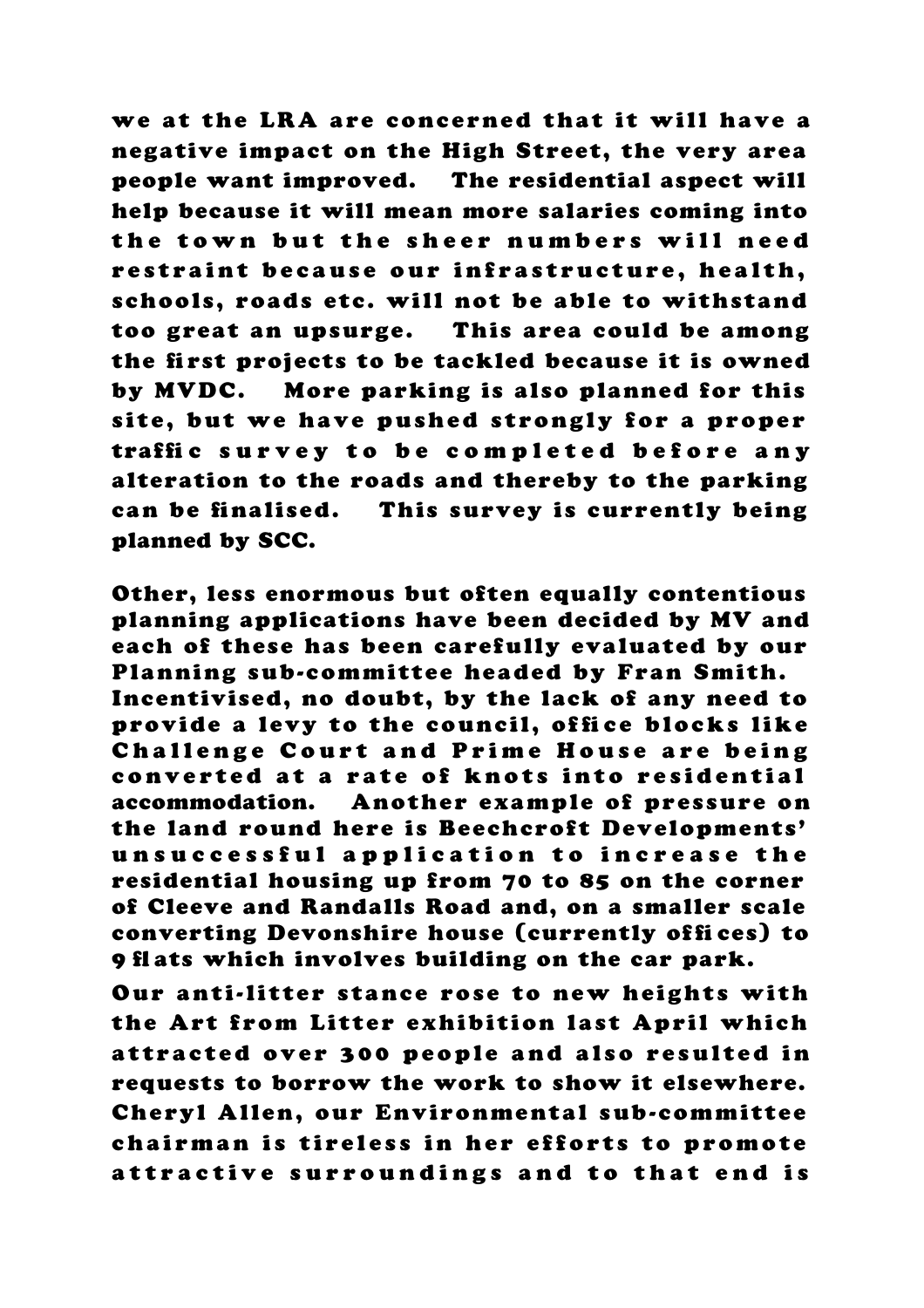organising again this year an Open Gardens event together with a vintage coach to take viewers around to the more remote ones. She also made sure we did our bit in the national rubbish collection called "Clean for the Queen." Unfortunately, rubbish is still around and so you may hear about more of these. Motorways and A roads are particularly affected by plastic bags and drinks cans, as is, most unfortunately, our railway station.

A spotlight on our own local version of the problems currently besetting the NHS is being shone by Hilary Porter who has recently been appointed Patient Representative to the Clinical Commissioning Groups and Volunteer Patient and Public Service User representative for Planned Care. At the last meeting of the SDCCG, she learned that Leatherhead Hospital seems to be on its way to becoming a centre for day treatment only and, annoyingly, she was unable to discuss the transport issue as that was seen as another group's responsibility.

Regarding some of the smaller aspects of transport in the town, Hubert Carr (our "Highways man") is delighted to tell you that complaints about the double decker going around Cressell Mead have now been addressed, the misleading sign regarding parking for the general public in Elm Road is about to be sorted out with the additional help of Councillor Dickson and an additional on street space has been created in North Street. There are still problems on Gravel Hill and, of course, the supply in general is not adequate.